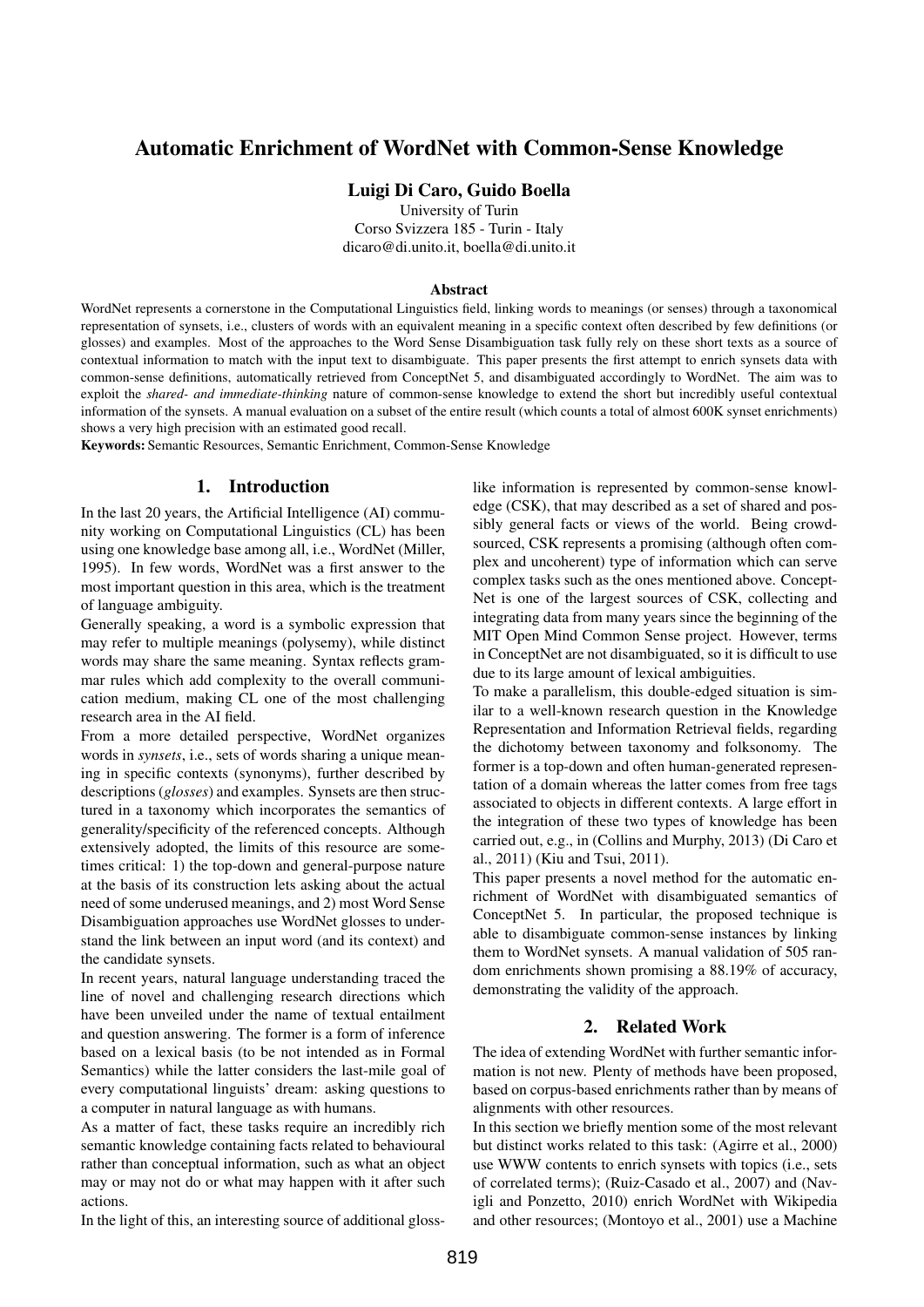Learning classifier trained on general categories; (Navigli et al., 2004) use OntoLearn, a Word Sense Disambiguation (WSD) tool that discovers patterns between words in Word-Net glosses to extract relations; (Niles and Pease, 2003) integrates WordNet with the Sumo ontology (Pease et al., 2002); (Bentivogli and Pianta, 2003) extends WordNet with phrases; (Laparra et al., 2010) align synsets with FrameNet semantic information; (Hsu et al., 2008) combine Word-Net and ConceptNet knowledge for expanding web queries; (Chen and Liu, 2011) align ConceptNet entries to synsets for WSD; (Bentivogli et al., 2004) integrates WordNet with domain-specific knowledge; (Vannella et al., 2014) extends WordNet via games with a purpose; (Niemi et al., 2012) proposed a bilingual resource to add synonyms.

## 3. Common-sense Knowledge

The Open Mind Common Sense<sup>1</sup> project developed by MIT collected unstructured common-sense knowledge by asking people to contribute over the Web. In this paper, we started focusing on ConceptNet (Speer and Havasi, 2012), that is a semantic graph that has been directly created from it. In contrast with the mentioned linguistic resources, ConceptNet contains common-sense facts which are conceptual properties but also behavioural information, so it perfectly fits with the proposed model. Examples of properties are *partOf, madeOf, hasA, definedAs, hasProperty* and examples of functionalities are *capableOf, usedFor, hasPrerequisite, motivatedByGoal, desires, causes*.

Among the more unusual types of relationships (24 in total), it contains information like "*ObstructedBy*" (i.e., referring to what would prevent it from happening), "and *CausesDesire*" (i.e., what does it make you want to do). In addition, it also has classic relationships like "*is a*" and "*part\_of*" as in most linguistic resources (see Table 1 for examples of property-based and function-based semantic relations in ConceptNet). For this reason, ConceptNet has a wider spectrum of semantic relationships but a much more sparse coverage. However, it contains a large set of function-based information (e.g., all the actions a concept can be associated with), so it represents a good basis for a complementary enrichment of WordNet.

# 4. The Proposed Approach

This paper proposes a novel approach for the alignment of linguistic and common-sense semantics based on the exploitation of their intrinsic characteristics: while the former represents a reliable (but strict in terms of semantic scope) knowledge, the latter contains an incredible wide but ambiguous set of semantic information. In the light of this, we assigned the role of *hinge* to WordNet, that guides a trusty, multiple and simultaneous retrieval of data from Concept-Net which are then intersected with themselves through a set of heuristics to produce automatically-disambiguated knowledge. ConceptNet (Speer and Havasi, 2012) is a semantic graph that has been directly created from the Open Mind Common Sense<sup>2</sup> project developed by MIT, which collected unstructured common-sense knowledge by asking people to contribute over the Web.

# 4.1. Common-sense Data: ConceptNet 5

The Open Mind Common Sense<sup>3</sup> project developed by MIT collected unstructured common-sense knowledge by asking people to contribute over the Web. In this paper, we make use of ConceptNet (Speer and Havasi, 2012), that is a semantic graph that has been directly created from it. In contrast with linguistic resources such the above-mentioned WordNet, ConceptNet contains semantics which is more related to common-sense facts.

# 4.2. Basic Idea

The idea of the proposed enrichment approach relies on a fundamental principle, which makes it novel and more robust w.r.t the state of the art. Indeed, our extension is not based on a similarity computation between words for the estimation of correct alignments. On the contrary, it aimed at enriching WordNet with semantics containing direct relations- and words overlapping, preventing associations of semantic knowledge on the unique basis of similarity scores (which may be also dependent on algorithms, similarity measures, and training corpora). This point makes this proposal completely different from what proposed by (Chen and Liu, 2011), where the authors created word sense profiles to compare with ConceptNet terms using semantic similarity metrics.

# 4.3. Definitions

Let us consider a WordNet synset  $S_i = \langle T_i, g_i, E_i \rangle$ where  $T_i$  is the set of synonym terms  $t_1, t_2, ..., t_k$  while  $g_i$ and  $E_i$  represent its gloss and the available examples respectively. Each synset represents a meaning ascribed to the terms in  $T_i$  in a specific context (described by  $g_i$  and  $E_i$ ). Then, for each synset  $S_i$  we can consider a set of semantic properties  $P_{wordnet}(S_i)$  coming from the structure around  $S_i$  in WordNet. For example,  $hypernym(S_i)$  represents the direct hypernym synset while  $meronyms(S_i)$  is the set of synsets which compose (as a *made-of* relation) the concept represented by  $S_i$ . The above-mentioned complete set of semantic properties  $P_{wordnet}(S_i)$  of a synset  $S_i$  contains a set of pairs  $\langle rel-word \rangle$  where rel is the relation of  $S_i$  with the other synsets (e.g., *is-a*) and word is one of the lemmas of such linked synsets. For example, given the synset  $S_{cat}$ : *cat, true cat (feline mammal usually having thick soft fur and no ability to roar: domestic cats; wildcats*), one resulting  $\langle rel-word \rangle$  pair that comes from *hypernym*( $S_{cat}$ ) will be < isA – feline > since feline is one lemma of the hypernym synset  $S_{feline, felid}$  : *feline, felid (any of various lithe-bodied roundheaded fissiped mammals, many with retractile claws)*. Note that in case of multiple synonym words in the related synsets, there will be multiple  $\langle rel-word \rangle$  pairs. Then, ConceptNet can be seen as a large set of semantic triples in the form  $NP_i - rel_k - NP_j$ , where  $NP_i$  and  $NP_j$  are simply nondisambiguated noun phrases whereas  $rel_k$  is one of the semantic relationships in ConceptNet.

## 4.4. Algorithm and heuristics

At this point, the problem is the alignment of ConceptNet triples with WordNet synsets. For this reason, the algorithm

<sup>1</sup> http://commons.media.mit.edu/

<sup>2</sup> http://commons.media.mit.edu/

<sup>3</sup> http://commons.media.mit.edu/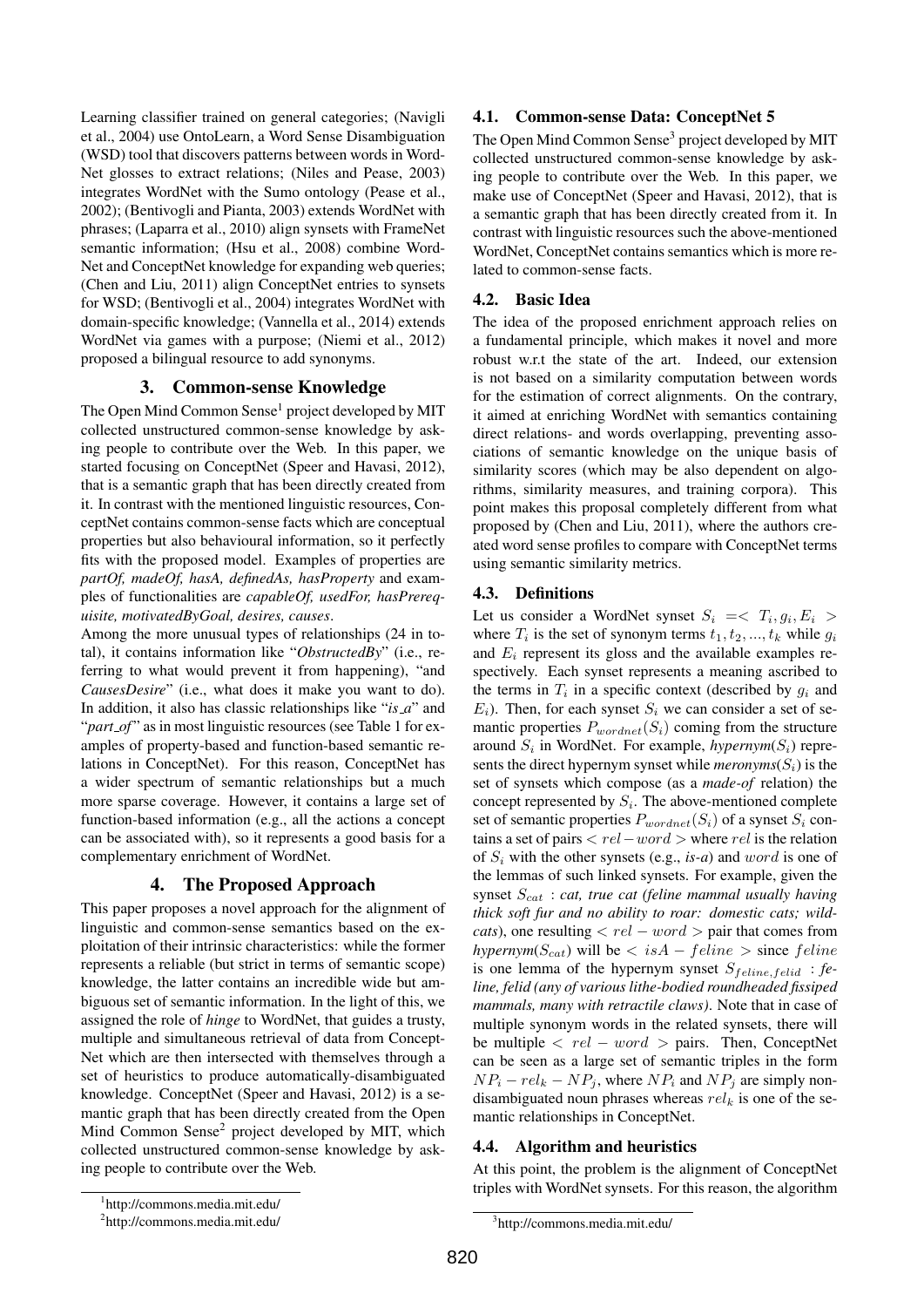Table 1: Some of the existing properties (P) and functionalities (F) in ConceptNet, with example sentences in English.

| <b>Relation</b>    | <b>Example sentence</b>           | type |
|--------------------|-----------------------------------|------|
| MadeOf             | NP is made of NP.                 | P    |
| DefinedAs          | NP is defined as NP.              | P    |
| HasA               | NP has NP.                        | P    |
| <b>HasProperty</b> | NP is AP.                         | P    |
| UsedFor            | NP is used for VP.                | F    |
| CapableOf          | NP can VP.                        | F    |
| HasPrerequisite    | NP-VP requires NP-VP.             |      |
| MotivatedByGoal    | You would VP because you want VP. | F    |
|                    |                                   |      |

is composed by a general cycle over all synsets in WordNet. Then, for each synset  $S_i$  we compute the set of all candidate semantic ConceptNet triples  $P_{conceptnet}(S_i)$  as the union of the triples that contain at least one of the terms in  $T_i$ . The inner cycle iterates over the candidate triples to identify those that can enrich the synset under consideration. We used a number of heuristics to align each ConceptNet triple  $c_k$  (of the form  $NP - rel - NP$ ) to each synset  $S_i$ :

- h1 IF a lemma of an  $NP$  of the triple  $c_k$  is contained in the lemmatized gloss  $g_i$  of the synset  $S_i$ . This would mean that ConceptNet contains a relation between a term in  $T_i$  and a term in the description  $g_i$ , making explicit some semantics contained in the gloss. Note that the systematic inclusion of *related-to* relations with all the terms in the gloss  $q_i$  would carry to many incorrect enrichments, so an heuristic like h1 is necessary to identify only correct enrichments.
- h2 IF a lemma of an  $NP$  of  $c_k$  is also contained in  $P_{wordnet}$ . By traversing the WordNet structure, it is possible to link words of related synsets to  $S_i$  by exploiting existing semantics in ConceptNet.
- h3 IF a lemma of an  $NP$  of  $c_k$  is contained in the lemmatized glosses of the most probable synsets associated to the words in  $g_i$ . The word sense disambiguation algorithm used for disambiguating the text of  $g_i$  is a simple match between the words in the triple with the words in the glosses. In case of empty intersections, the most frequent sense is selected.
- **h4** After taking all the hypernyms of  $S_i$ , we queried ConceptNet with their lemmas obtaining different sets of triples (one for each hypernym lemma). IF the final part  $* - rel - word$  of the triple  $c_k$  is also contained in one of these sets, we then associate  $c_k$  to  $S_i$ . The idea is to intersect different sets of ambiguous common-sense knowledge to make a sort of collaborative filtering of the triples. For example, let  $S_i$  be  $S_{burn, burning}$  : *pain that feels hot as if it were on fire* and the two candidate Concept-Net triples  $c_1 = burning - related to - suffer$ and  $c_2 = burn - related to - melt$ . Once retrieved *hypernyms* $(S_{burn,burning}) = \{pain, hurting\}$ from WordNet, we query ConceptNet with both pain and hurting, obtaining two resulting sets

 $P_{conceptnet}(pain)$  and  $P_{conceptnet}(hurting)$ . Given that the end of the candidate triple  $c_1$  is contained in  $P_{conceptnet}(pain)$ , the triple is added to synset  $S_{burn, burning}$ . On the contrary, the triple  $c_2$  is not added to  $S_{burn, burning}$  since related to – melt is not contained neither in  $P_{conceptnet}(pain)$  and  $P_{conceptnet}(hurting).$ 

The proposed method was able to link (and disambiguate) a total of 98122 individual ConceptNet instances to 102055 WordNet synsets. Note that a single ConceptNet instance is sometimes mapped to more than one synset (e.g., the semantic relation *hasproperty-red* has been added to multiple synsets such as [*pomegranate, ...*] and [*pepper, ...*]). Therefore, the total number of ConceptNet-to-WordNet alignments was 582467. Note that we only kept those instances which were not present in WordNet (i.e., we removed redundant relations from the output). Table 4.4. shows an analytical overview of the resulting WordNet enrichment according to the used heuristics.

| <b>Heuristic</b> | # of enrichments |
|------------------|------------------|
| h1               | 222544           |
| h2               | 109212           |
| h3               | 19769            |
| h4               | 230942           |

Table 2: Overview of the WordNet enrichment according to the used heuristics.

In order to obtain a first and indicative evaluation of the approach, we manually annotated a set of 505 randomlypicked individual synset enrichments. In detail, given a random synset  $S_i$  which has been enriched with at least one ConceptNet triple  $c_k = \langle NP - rel - NP \rangle$ , we verified the semantic correctness of  $c_k$  when added to the meaning expressed by  $S_i$ , considering the synonym words in  $T_i$  as well as its gloss  $g_i$  and examples  $E_i$ . Table 4.4. shows the results.

The manual validation revealed a high accuracy of the automatic enrichment. While the total accuracy is 88.31% (note that higher levels of accuracy are generally difficult to reach even by inter-annotation agreements), the extension seems to be highly accurate for relations such as *capableof* and *has-property*. On the contrary, *is-a* and *related-to* relations have shown a lower performance. However, this